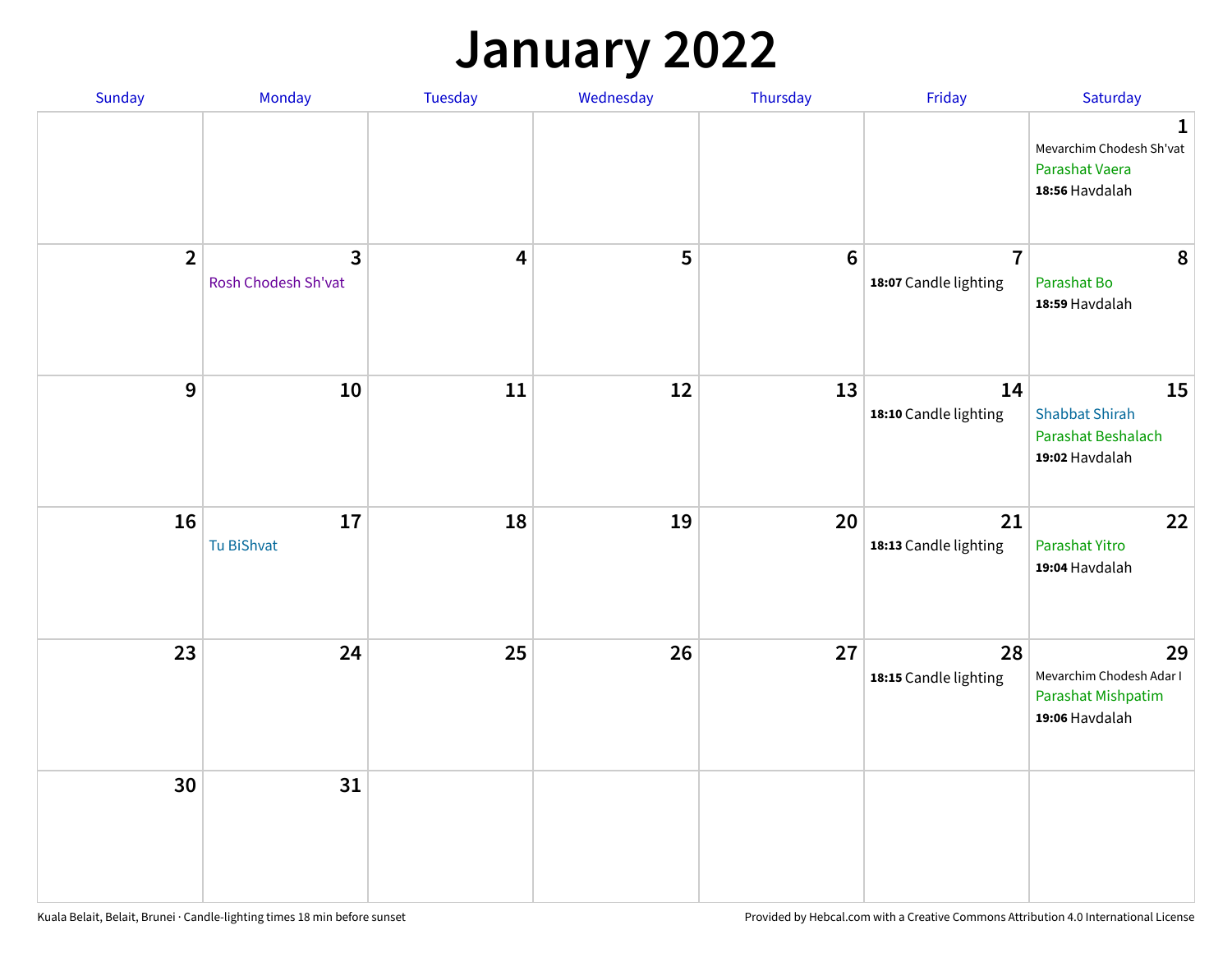# **February 2022**

| Sunday | Monday         | <b>Tuesday</b>                      | Wednesday                             | Thursday | Friday                                           | Saturday                                                                                          |
|--------|----------------|-------------------------------------|---------------------------------------|----------|--------------------------------------------------|---------------------------------------------------------------------------------------------------|
|        |                | $\mathbf{1}$<br>Rosh Chodesh Adar I | $\overline{2}$<br>Rosh Chodesh Adar I | 3        | $\overline{\mathbf{4}}$<br>18:17 Candle lighting | 5<br>Parashat Terumah<br>19:07 Havdalah                                                           |
| $6\,$  | $\overline{7}$ | 8                                   | 9                                     | 10       | 11<br>18:18 Candle lighting                      | 12<br>Parashat Tetzaveh<br>19:08 Havdalah                                                         |
| 13     | 14             | 15<br><b>Purim Katan</b>            | 16                                    | 17       | 18<br>18:18 Candle lighting                      | 19<br>Parashat Ki Tisa<br>19:08 Havdalah                                                          |
| 20     | 21             | 22                                  | 23                                    | 24       | 25<br>18:18 Candle lighting                      | 26<br><b>Shabbat Shekalim</b><br>Mevarchim Chodesh Adar II<br>Parashat Vayakhel<br>19:08 Havdalah |
| 27     | 28             |                                     |                                       |          |                                                  |                                                                                                   |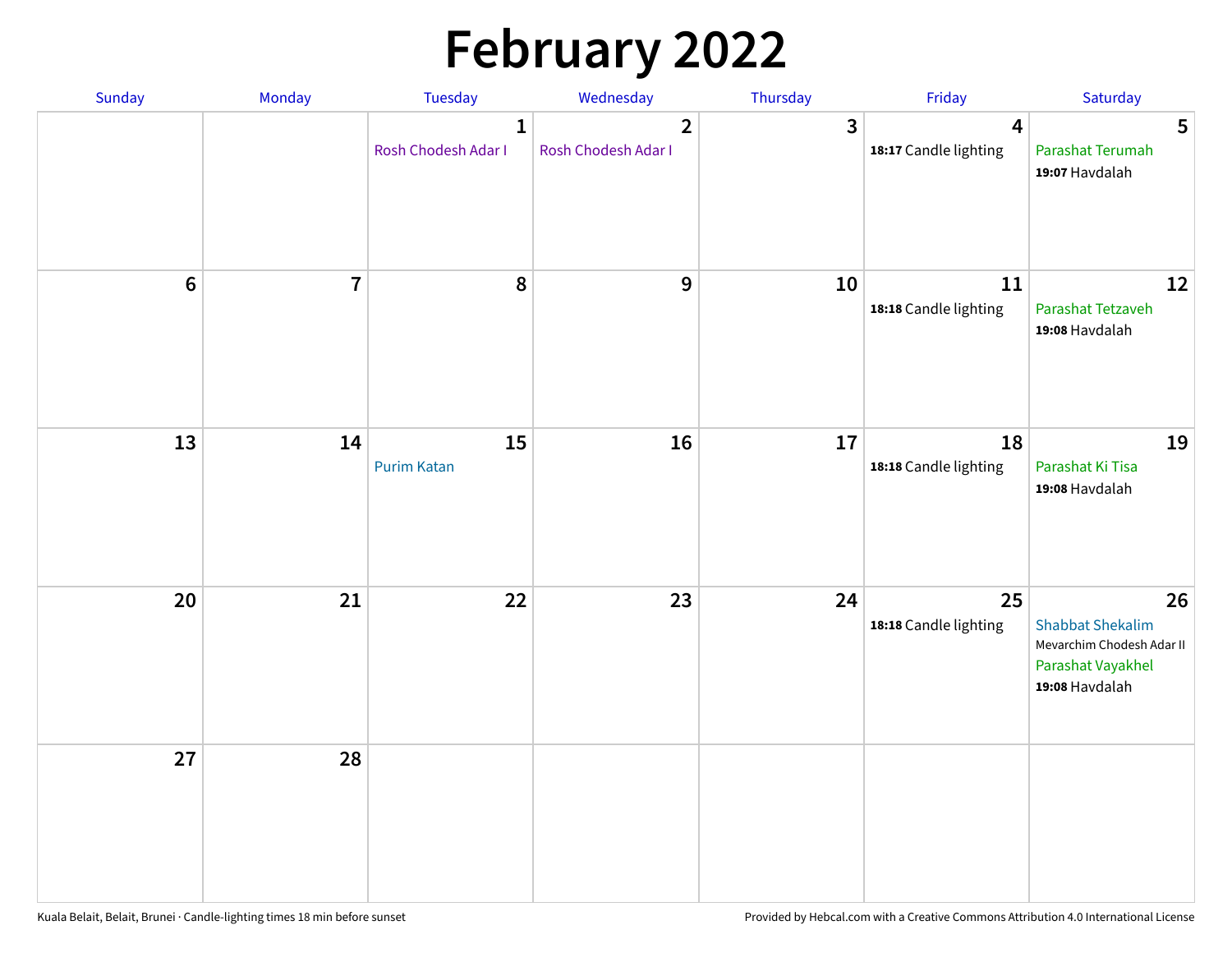## **March 2022**

| Sunday         | Monday         | <b>Tuesday</b> | Wednesday                                                                                | Thursday                  | Friday                                                                   | Saturday                                                                                   |
|----------------|----------------|----------------|------------------------------------------------------------------------------------------|---------------------------|--------------------------------------------------------------------------|--------------------------------------------------------------------------------------------|
|                |                | $\mathbf{1}$   | $\overline{2}$                                                                           | 3<br>Rosh Chodesh Adar II | $\overline{\mathbf{4}}$<br>Rosh Chodesh Adar II<br>18:18 Candle lighting | 5<br>Parashat Pekudei<br>19:07 Havdalah                                                    |
| $6\phantom{1}$ | $\overline{7}$ | 8              | $\mathbf 9$                                                                              | 10                        | 11<br>18:17 Candle lighting                                              | 12<br><b>Shabbat Zachor</b><br>Parashat Vayikra<br>19:06 Havdalah                          |
| 13             | 14             | 15             | 16<br>05:29 Fast begins<br><b>Ta'anit Esther</b><br>19:00 Fast ends<br><b>Erev Purim</b> | 17<br>Purim               | 18<br><b>Shushan Purim</b><br>18:16 Candle lighting                      | 19<br>Parashat Tzav<br>19:05 Havdalah                                                      |
| 20             | 21             | 22             | 23                                                                                       | 24                        | 25<br>18:14 Candle lighting                                              | 26<br><b>Shabbat Parah</b><br>Mevarchim Chodesh Nisan<br>Parashat Shmini<br>19:04 Havdalah |
| 27             | 28             | 29             | 30                                                                                       | 31                        |                                                                          |                                                                                            |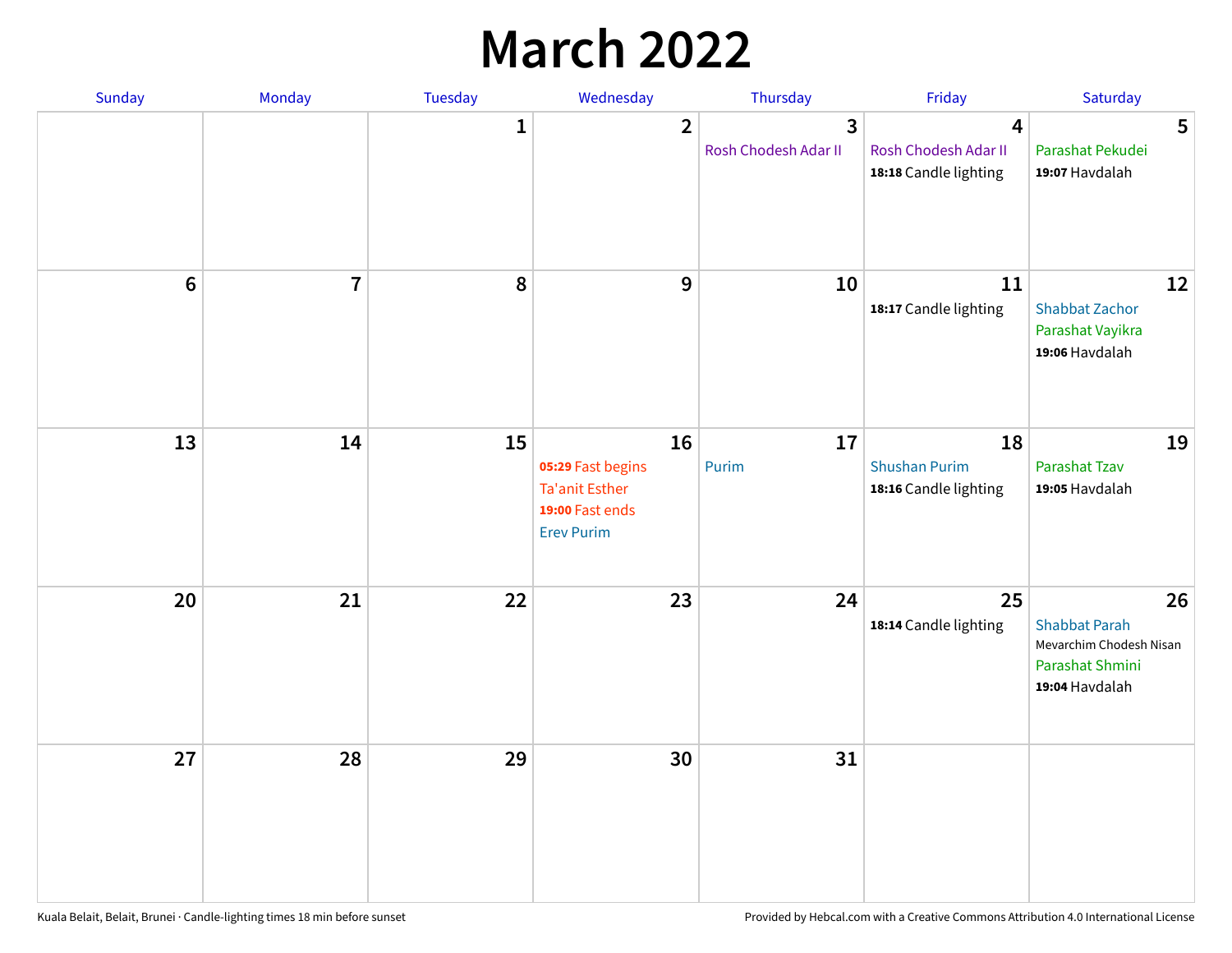## **April 2022**

| Sunday                                   | Monday                  | <b>Tuesday</b>         | Wednesday             | Thursday                                        | Friday                                                                                            | Saturday                                                                                                            |
|------------------------------------------|-------------------------|------------------------|-----------------------|-------------------------------------------------|---------------------------------------------------------------------------------------------------|---------------------------------------------------------------------------------------------------------------------|
|                                          |                         |                        |                       |                                                 | 1<br>18:13 Candle lighting                                                                        | $\overline{2}$<br><b>Shabbat HaChodesh</b><br><b>Rosh Chodesh Nisan</b><br><b>Parashat Tazria</b><br>19:03 Havdalah |
| 3                                        | $\overline{\mathbf{4}}$ | 5                      | $6\phantom{1}6$       | $\overline{7}$                                  | 8<br>18:12 Candle lighting                                                                        | 9<br><b>Shabbat HaGadol</b><br>Parashat Metzora<br>19:02 Havdalah                                                   |
| 10                                       | 11<br>Yom HaAliyah      | 12                     | 13                    | 14                                              | 15<br>05:15 Fast begins<br><b>Ta'anit Bechorot</b><br><b>Erev Pesach</b><br>18:11 Candle lighting | 16<br><b>Pesach I</b><br>19:01 Candle lighting                                                                      |
| 17<br><b>Pesach II</b><br>19:01 Havdalah | 18<br>Pesach III (CH"M) | 19<br>Pesach IV (CH"M) | 20<br>Pesach V (CH"M) | 21<br>Pesach VI (CH"M)<br>18:11 Candle lighting | 22<br><b>Pesach VII</b><br>18:11 Candle lighting                                                  | 23<br><b>Pesach VIII</b><br>19:01 Havdalah                                                                          |
| 24                                       | 25                      | 26                     | 27                    | 28<br>Yom HaShoah                               | 29<br>18:10 Candle lighting                                                                       | 30<br>Mevarchim Chodesh Iyyar<br>Parashat Achrei Mot<br>19:01 Havdalah                                              |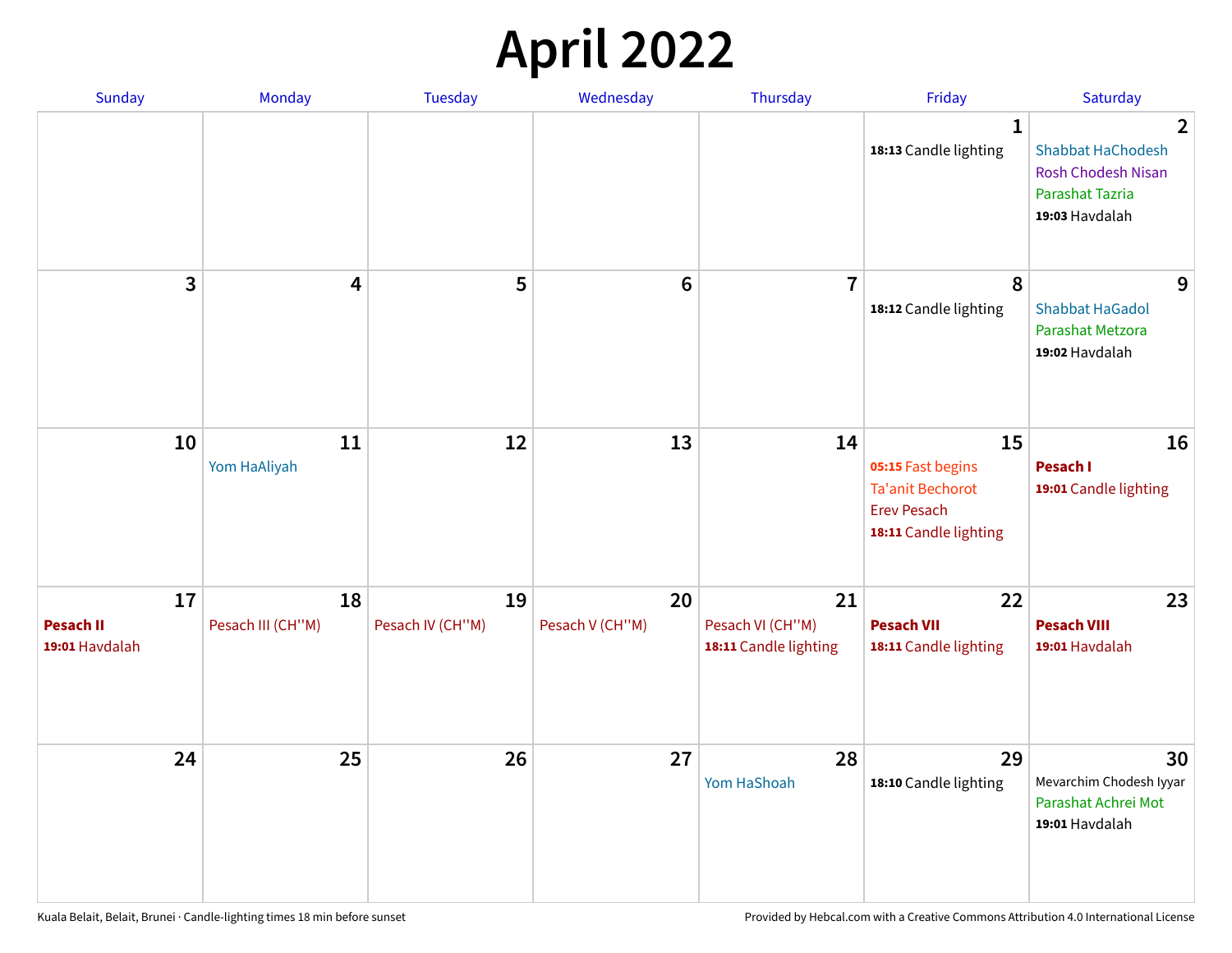## **May 2022**

| Sunday                             | Monday                               | Tuesday                         | Wednesday          | Thursday            | Friday                                   | Saturday                                                               |
|------------------------------------|--------------------------------------|---------------------------------|--------------------|---------------------|------------------------------------------|------------------------------------------------------------------------|
| $\mathbf{1}$<br>Rosh Chodesh Iyyar | $\overline{2}$<br>Rosh Chodesh Iyyar | 3                               | 4<br>Yom HaZikaron | 5<br>Yom HaAtzma'ut | $6\phantom{1}6$<br>18:10 Candle lighting | $\overline{7}$<br>Parashat Kedoshim<br>19:01 Havdalah                  |
| $\pmb{8}$                          | $\mathbf{9}$                         | 10                              | 11                 | 12                  | 13<br>18:11 Candle lighting              | 14<br><b>Parashat Emor</b><br>19:02 Havdalah                           |
| 15<br>Pesach Sheni                 | 16                                   | 17                              | 18                 | 19<br>Lag BaOmer    | 20<br>18:11 Candle lighting              | 21<br>Parashat Behar<br>19:03 Havdalah                                 |
| 22                                 | 23                                   | 24                              | 25                 | 26                  | 27<br>18:13 Candle lighting              | 28<br>Mevarchim Chodesh Sivan<br>Parashat Bechukotai<br>19:04 Havdalah |
| 29<br>Yom Yerushalayim             | 30                                   | 31<br><b>Rosh Chodesh Sivan</b> |                    |                     |                                          |                                                                        |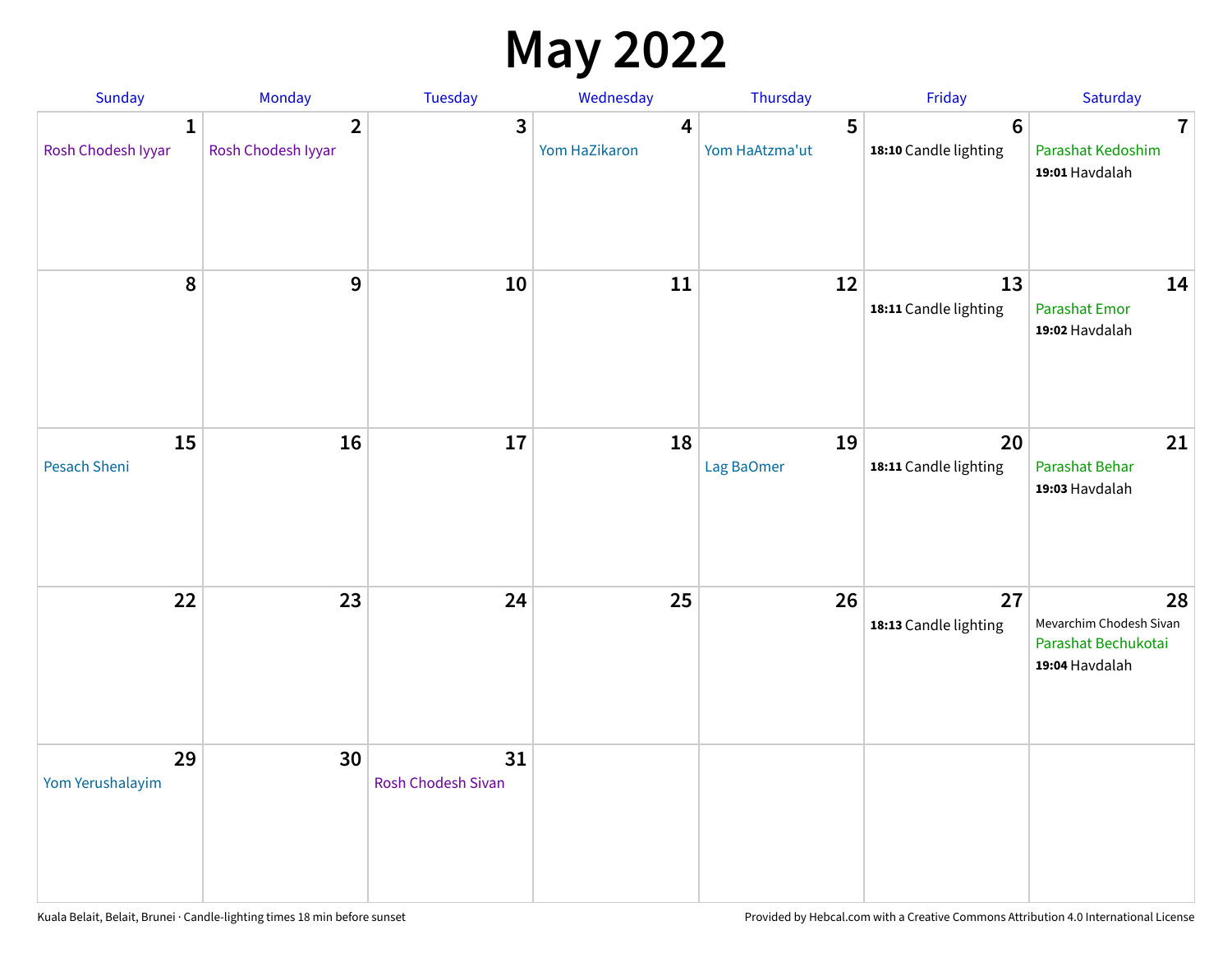#### **June 2022**

| Sunday                                         | Monday                                         | Tuesday        | Wednesday                       | Thursday                 | Friday                      | Saturday                                                                                     |
|------------------------------------------------|------------------------------------------------|----------------|---------------------------------|--------------------------|-----------------------------|----------------------------------------------------------------------------------------------|
|                                                |                                                |                | 1                               | $\overline{2}$           | 3<br>18:14 Candle lighting  | $\overline{\mathbf{4}}$<br><b>Erev Shavuot</b><br>Parashat Bamidbar<br>19:06 Candle lighting |
| 5<br><b>Shavuot I</b><br>19:06 Candle lighting | $\bf 6$<br><b>Shavuot II</b><br>19:07 Havdalah | $\overline{7}$ | 8                               | 9                        | 10<br>18:15 Candle lighting | 11<br>Parashat Nasso<br>19:08 Havdalah                                                       |
| 12                                             | 13                                             | 14             | 15                              | 16                       | 17<br>18:17 Candle lighting | 18<br>Parashat Beha'alotcha<br>19:10 Havdalah                                                |
| 19                                             | 20                                             | 21             | 22                              | 23                       | 24<br>18:19 Candle lighting | 25<br>Mevarchim Chodesh Tamuz<br>Parashat Sh'lach<br>19:11 Havdalah                          |
| 26                                             | 27                                             | 28             | 29<br><b>Rosh Chodesh Tamuz</b> | 30<br>Rosh Chodesh Tamuz |                             |                                                                                              |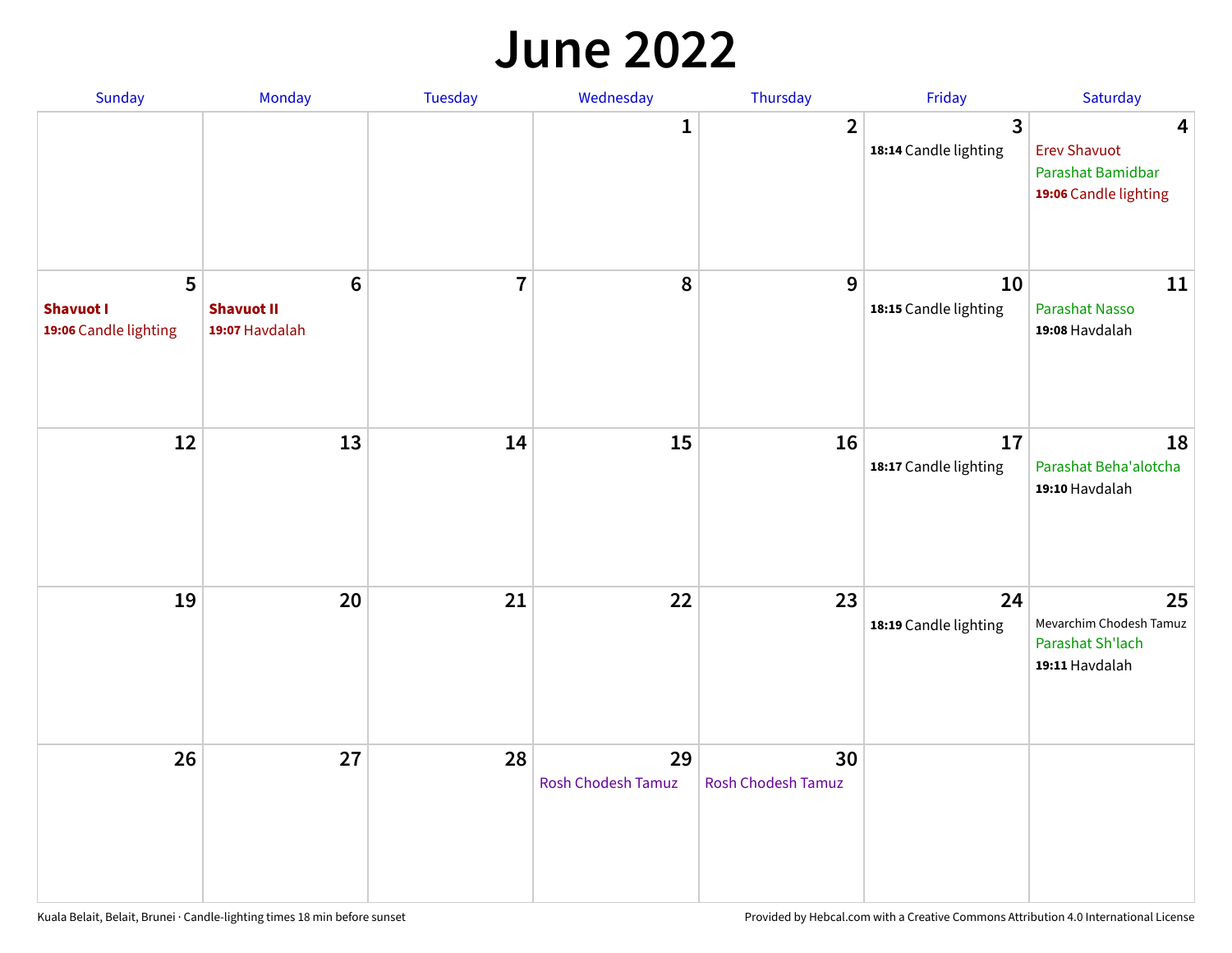## **July 2022**

| Sunday                                                           | Monday | Tuesday | Wednesday | Thursday       | Friday                                         | Saturday                                                                |
|------------------------------------------------------------------|--------|---------|-----------|----------------|------------------------------------------------|-------------------------------------------------------------------------|
|                                                                  |        |         |           |                | $\mathbf{1}$<br>18:20 Candle lighting          | $\overline{2}$<br>Parashat Korach<br>19:12 Havdalah                     |
| $\mathbf{3}$                                                     | 4      | 5       | $\bf 6$   | $\overline{7}$ | $\boldsymbol{8}$<br>18:21 Candle lighting      | 9<br><b>Parashat Chukat</b><br>19:13 Havdalah                           |
| 10                                                               | 11     | 12      | 13        | 14             | 15<br>18:21 Candle lighting                    | 16<br>Parashat Balak<br>19:13 Havdalah                                  |
| 17<br>05:13 Fast begins<br><b>Tzom Tammuz</b><br>19:07 Fast ends | 18     | 19      | 20        | 21             | 22<br>18:21 Candle lighting                    | 23<br>Mevarchim Chodesh Av<br><b>Parashat Pinchas</b><br>19:13 Havdalah |
| 24                                                               | 25     | 26      | 27        | 28             | 29<br>Rosh Chodesh Av<br>18:21 Candle lighting | 30<br>Parashat Matot-Masei<br>19:12 Havdalah                            |
| 31                                                               |        |         |           |                |                                                |                                                                         |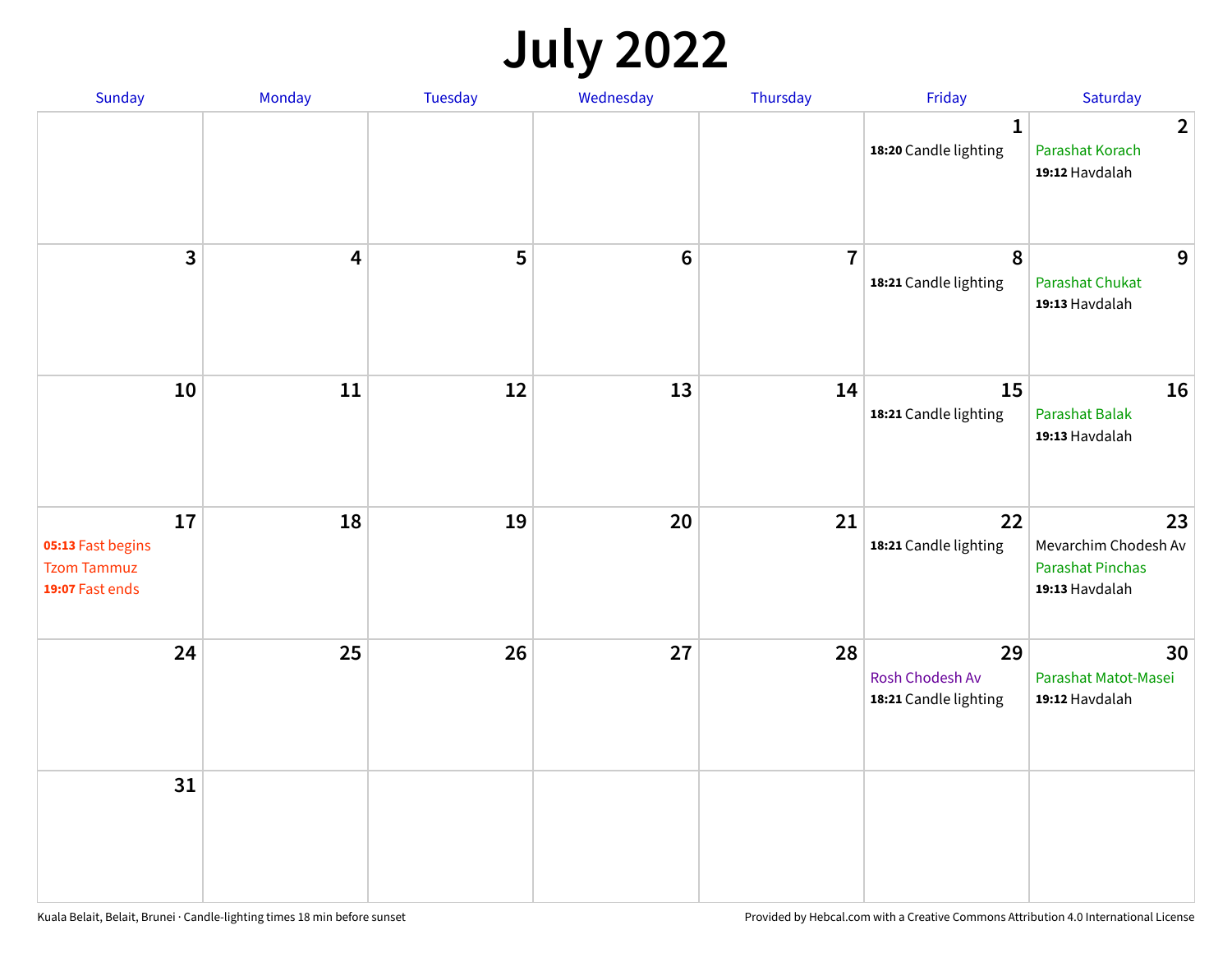## **August 2022**

| Sunday                                                      | Monday       | Tuesday                 | Wednesday | Thursday | Friday                                 | Saturday                                                                                                                       |
|-------------------------------------------------------------|--------------|-------------------------|-----------|----------|----------------------------------------|--------------------------------------------------------------------------------------------------------------------------------|
|                                                             | $\mathbf{1}$ | $\overline{\mathbf{2}}$ | 3         | 4        | 5<br>18:20 Candle lighting             | $6\phantom{1}6$<br><b>Shabbat Chazon</b><br>18:38 Fast begins<br>Erev Tish'a B'Av<br><b>Parashat Devarim</b><br>19:10 Havdalah |
| $\overline{7}$<br>Tish'a B'Av (observed)<br>19:04 Fast ends | 8            | 9                       | 10        | 11       | 12<br>Tu B'Av<br>18:18 Candle lighting | 13<br><b>Shabbat Nachamu</b><br>Parashat Vaetchanan<br>19:08 Havdalah                                                          |
| 14                                                          | 15           | 16                      | 17        | 18       | 19<br>18:16 Candle lighting            | 20<br>Mevarchim Chodesh Elul<br><b>Parashat Eikev</b><br>19:05 Havdalah                                                        |
| 21                                                          | 22           | 23                      | 24        | 25       | 26<br>18:13 Candle lighting            | 27<br><b>Rosh Chodesh Elul</b><br>Parashat Re'eh<br>19:03 Havdalah                                                             |
| 28<br>Rosh Hashana LaBehemot<br><b>Rosh Chodesh Elul</b>    | 29           | 30                      | 31        |          |                                        |                                                                                                                                |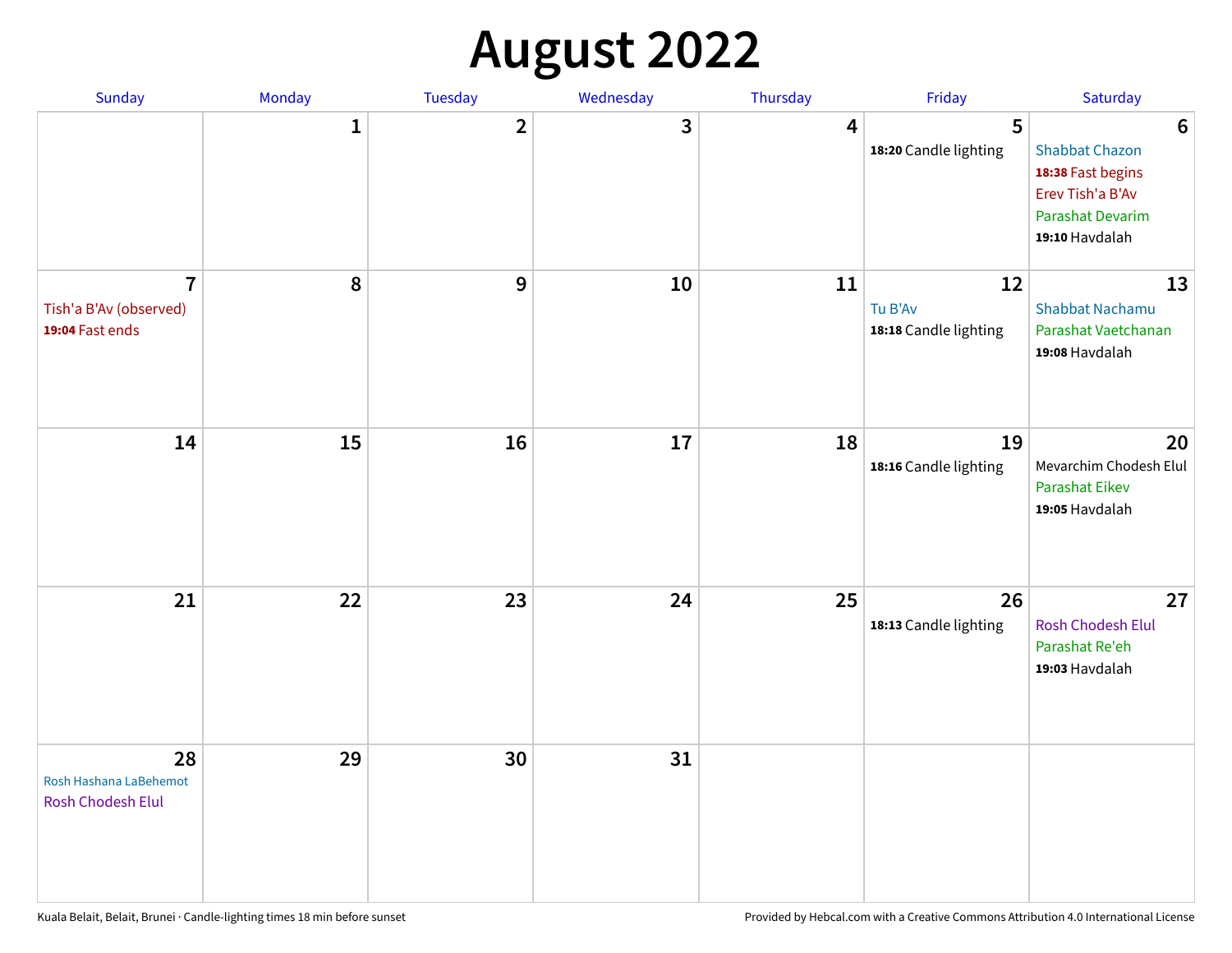## **September 2022**

| Sunday                                           | Monday                                           | Tuesday                                        | Wednesday                                                          | Thursday     | Friday                                  | Saturday                                                  |
|--------------------------------------------------|--------------------------------------------------|------------------------------------------------|--------------------------------------------------------------------|--------------|-----------------------------------------|-----------------------------------------------------------|
|                                                  |                                                  |                                                |                                                                    | $\mathbf{1}$ | $\overline{2}$<br>18:10 Candle lighting | 3<br><b>Parashat Shoftim</b><br>18:59 Havdalah            |
| $\overline{\mathbf{4}}$                          | 5                                                | $6\phantom{1}6$                                | $\overline{7}$                                                     | 8            | 9<br>18:07 Candle lighting              | 10<br>Parashat Ki Teitzei<br>18:56 Havdalah               |
| $11\,$                                           | 12                                               | 13                                             | 14                                                                 | 15           | 16<br>18:04 Candle lighting             | 17<br>Leil Selichot<br>Parashat Ki Tavo<br>18:52 Havdalah |
| 18                                               | 19                                               | 20                                             | 21                                                                 | 22           | 23<br>18:00 Candle lighting             | 24<br>Parashat Nitzavim<br>18:49 Havdalah                 |
| 25<br>Erev Rosh Hashana<br>17:59 Candle lighting | 26<br>Rosh Hashana 5783<br>18:48 Candle lighting | 27<br><b>Rosh Hashana II</b><br>18:48 Havdalah | 28<br>05:11 Fast begins<br><b>Tzom Gedaliah</b><br>18:42 Fast ends | 29           | 30<br>17:57 Candle lighting             |                                                           |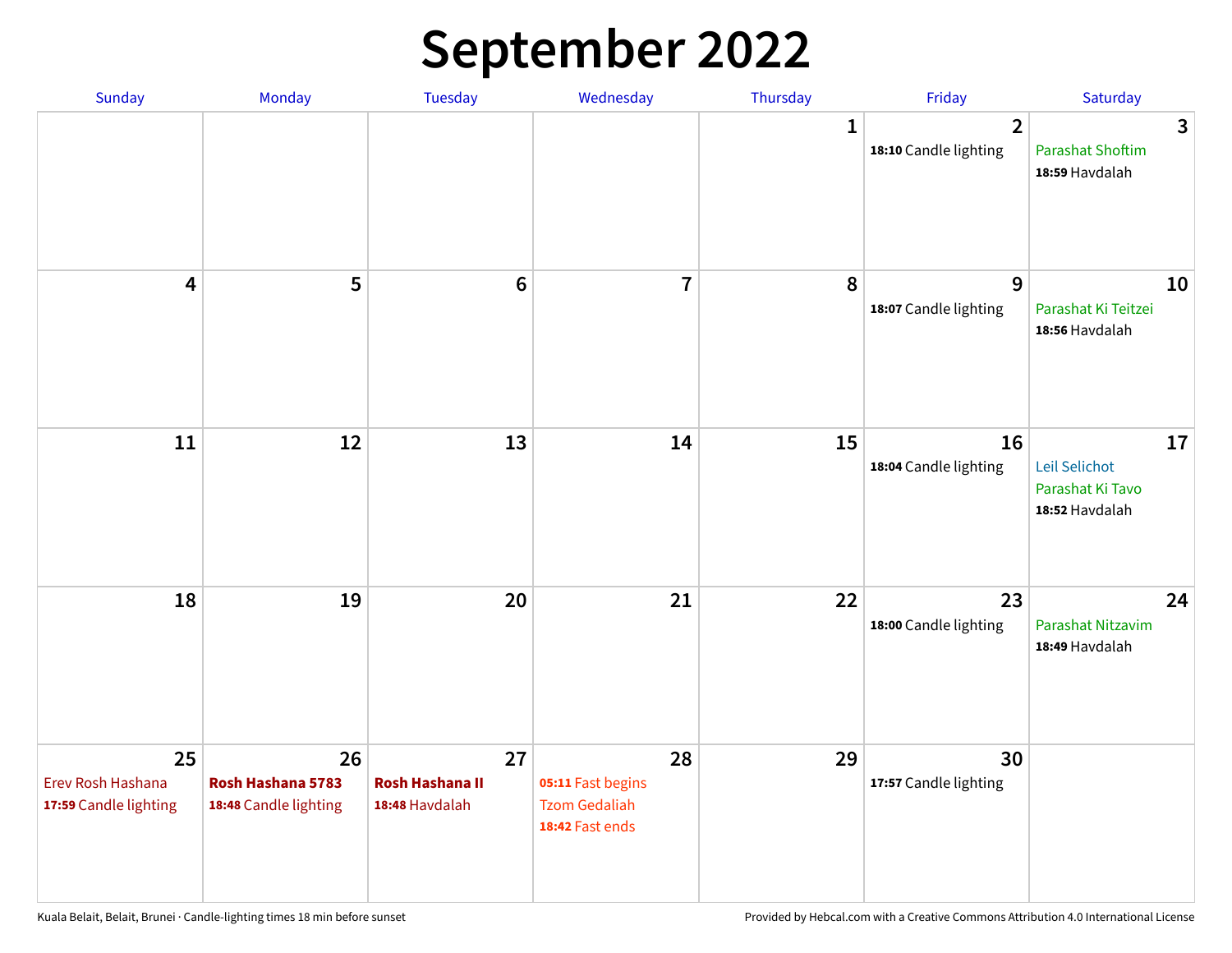## **October 2022**

| Sunday                                                   | Monday                                               | <b>Tuesday</b>                                                    | Wednesday                                | Thursday               | Friday                                         | Saturday                                                                |
|----------------------------------------------------------|------------------------------------------------------|-------------------------------------------------------------------|------------------------------------------|------------------------|------------------------------------------------|-------------------------------------------------------------------------|
|                                                          |                                                      |                                                                   |                                          |                        |                                                | 1<br><b>Shabbat Shuva</b><br>Parashat Vayeilech<br>18:46 Havdalah       |
| $\overline{2}$                                           | 3                                                    | $\overline{4}$<br><b>Erev Yom Kippur</b><br>17:55 Candle lighting | 5<br><b>Yom Kippur</b><br>18:44 Havdalah | 6                      | $\overline{7}$<br>17:54 Candle lighting        | 8<br>Parashat Ha'Azinu<br>18:43 Havdalah                                |
| 9<br><b>Erev Sukkot</b><br>17:53 Candle lighting         | 10<br><b>Sukkot I</b><br>18:42 Candle lighting       | 11<br><b>Sukkot II</b><br>18:42 Havdalah                          | 12<br>Sukkot III (CH"M)                  | 13<br>Sukkot IV (CH"M) | 14<br>Sukkot V (CH"M)<br>17:51 Candle lighting | 15<br>Sukkot VI (CH"M)<br>18:41 Havdalah                                |
| 16<br>Sukkot VII (Hoshana Raba)<br>17:51 Candle lighting | 17<br><b>Shmini Atzeret</b><br>18:40 Candle lighting | 18<br><b>Simchat Torah</b><br>18:40 Havdalah                      | 19                                       | 20                     | 21<br>17:49 Candle lighting                    | 22<br>Mevarchim Chodesh Cheshvan<br>Parashat Bereshit<br>18:39 Havdalah |
| 23                                                       | 24                                                   | 25<br>Rosh Chodesh Cheshvan                                       | 26<br>Rosh Chodesh Cheshvan              | 27                     | 28<br>17:47 Candle lighting                    | 29<br><b>Parashat Noach</b><br>18:37 Havdalah                           |
| 30                                                       | 31                                                   |                                                                   |                                          |                        |                                                |                                                                         |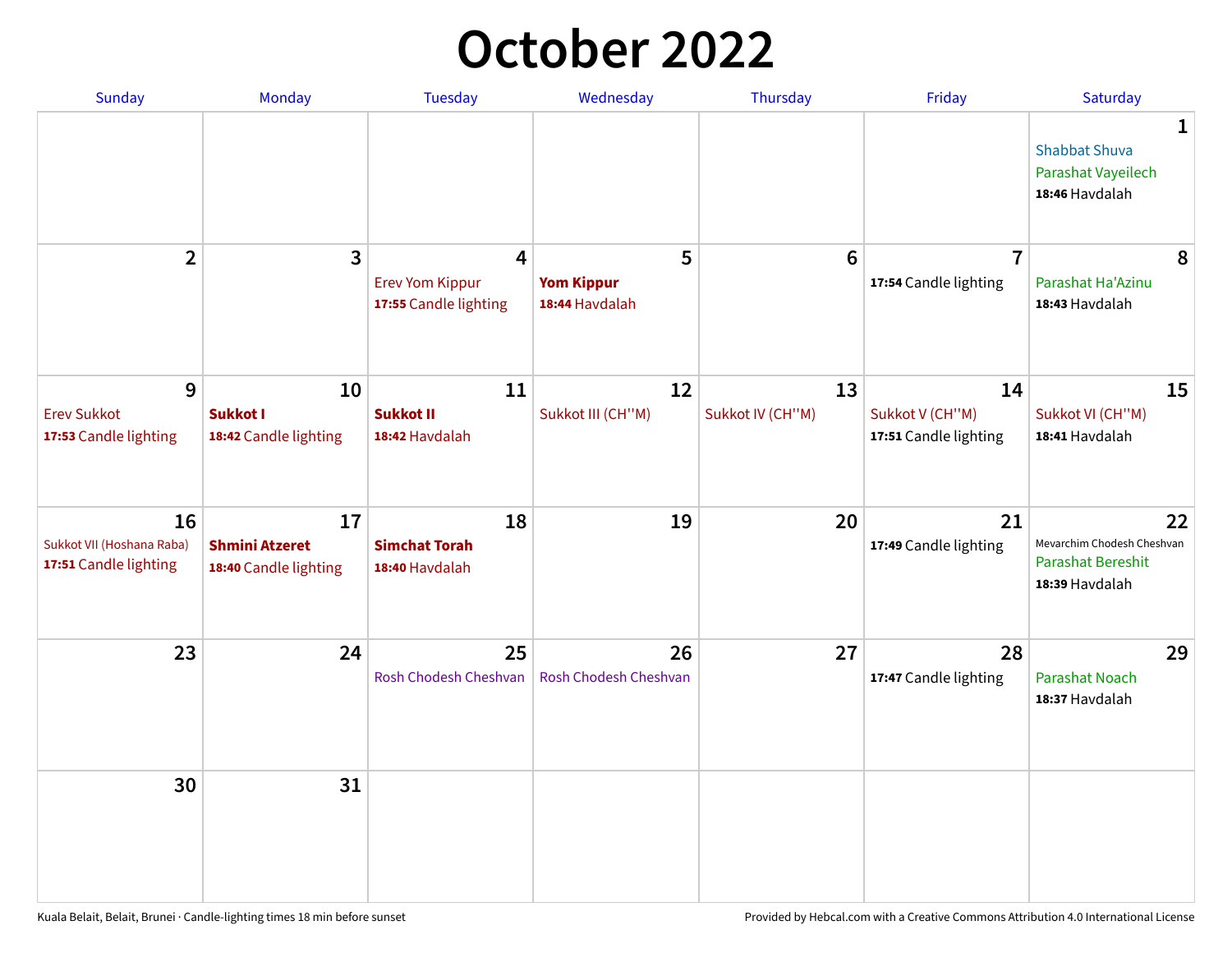## **November 2022**

| Sunday         | Monday                  | Tuesday                             | Wednesday               | Thursday                  | Friday                                             | Saturday                                                                 |
|----------------|-------------------------|-------------------------------------|-------------------------|---------------------------|----------------------------------------------------|--------------------------------------------------------------------------|
|                |                         | 1<br>Yom HaAliyah School Observance | $\overline{\mathbf{2}}$ | $\mathbf{3}$              | $\overline{\mathbf{4}}$<br>17:46 Candle lighting   | 5<br>Parashat Lech-Lecha<br>18:37 Havdalah                               |
| $6\phantom{1}$ | $\overline{\mathbf{I}}$ | 8                                   | $\boldsymbol{9}$        | 10                        | 11<br>17:46 Candle lighting                        | 12<br>Parashat Vayera<br>18:37 Havdalah                                  |
| 13             | 14                      | 15                                  | 16                      | 17                        | 18<br>17:47 Candle lighting                        | 19<br>Mevarchim Chodesh Kislev<br>Parashat Chayei Sara<br>18:38 Havdalah |
| 20             | 21                      | 22                                  | 23<br>Sigd              | 24<br>Rosh Chodesh Kislev | 25<br>Rosh Chodesh Kislev<br>17:48 Candle lighting | 26<br><b>Parashat Toldot</b><br>18:40 Havdalah                           |
| 27             | 28                      | 29                                  | 30                      |                           |                                                    |                                                                          |